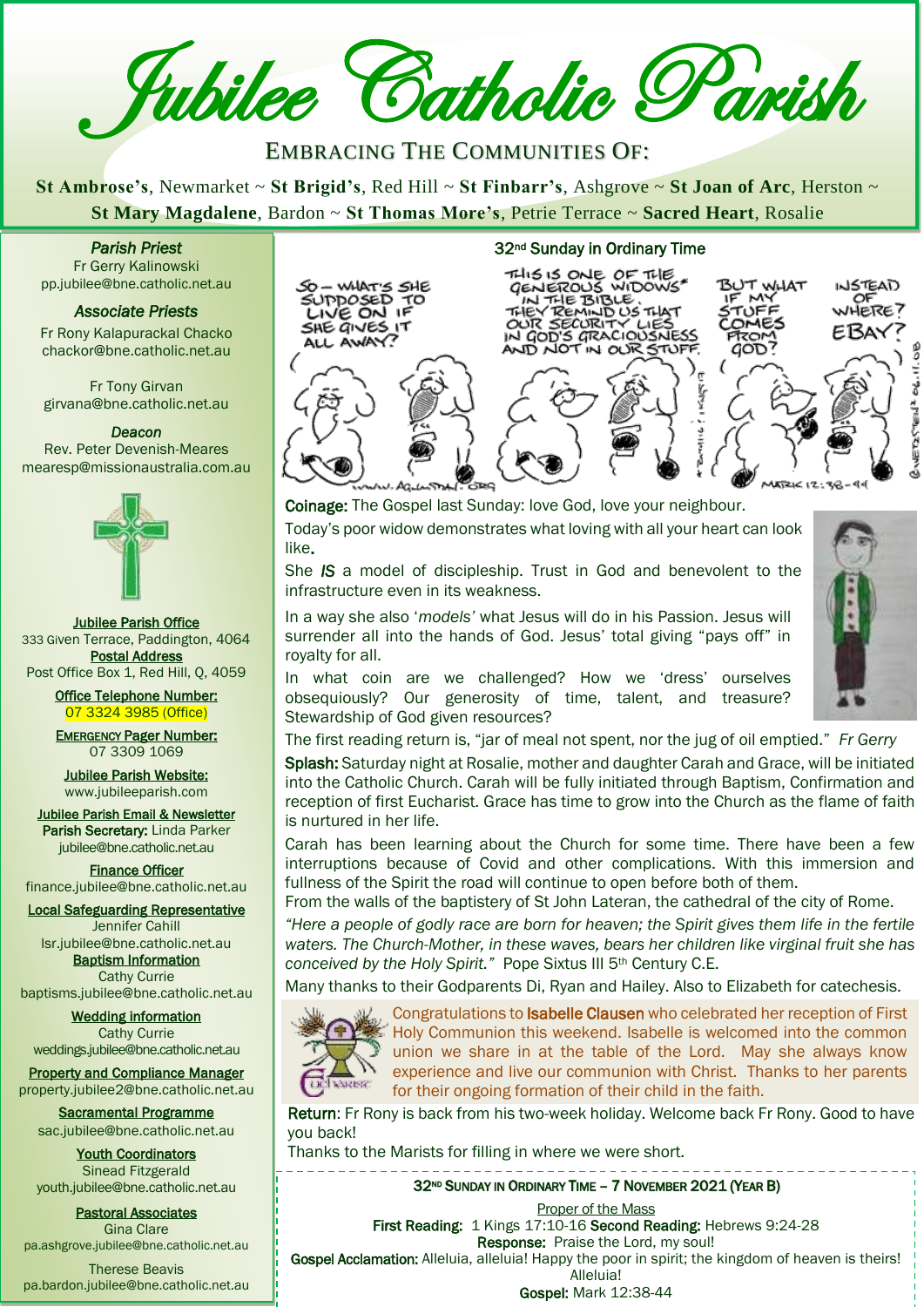## Reminder regarding Mask Requirements:

• Masks must be worn indoors if you are standing and moving around and you cannot maintain 1.5 metres physical distance from people who are not in your household.

• Masks can be removed while seated, or if you are standing and eating and drinking.

## Advice regarding mass services;

- Masks should be worn while entering and leaving the Place of Worship
- Masks should be worn while processing to receive Communion



Prison Sunday: Prisoners' Sunday is the National Day of Prayer and action for prisoners and their dependants as marked by the Catholic Church and across the Christian denominations. It is a day to direct our thoughts and prayers to prisoners, their families and children. Prisoners' Sunday is the time to reflect on how we as individuals, as a Church and as a community are serving those affected by imprisonment.

Prisoners' families, prisoners and people with previous convictions, often find themselves on the margins of society due to the social stigma associated with imprisonment. The Archdiocese is grateful for the good work of Fr Tony and the terrific band of chaplains and other companions who minister in this area. They embody our Christian value of mercy and belief in the innate dignity of every human being. A Prayer for Those in Prison Ministry

> *God of all life, Your son called us to be compassionate, just as You are compassionate. And so we pray: For our generous Earth, Who, even when mistreated, continues to nourish and sustain us. May we grow in mutual care. For our suffering peoples, Who, even when facing injustices, teach us resilience and hope. May we grow in mutual care. For each one of us, Who, in times of vulnerability, draws on divine love and strength. May we grow in mutual care. For our prison ministries, Which, in times of change, find new ways of reaching out and in. May we grow in mutual care. And may we be blessed and inspired As we hear these words anew: "For you had compassion for those who were in prison." In the name of Jesus, gentle and humble of heart, Amen.*





Monday 8 November Mass (Red Hill) 6:30am

Tuesday 9 November School Mass (Newmarket)

Wednesday 10 November Mass (Rosalie) 6:30am Mass (Bardon) 9:00am

Thursday 11 November Mass (Red Hill) 6:30am Mass (Ashgrove) 9:00am

Friday 12 November Mass (Bardon) 9:00am

Saturday 13 November

Individual Reconciliation (Rosalie) 4:00pm-4:20pm (Ashgrove) 5:15pm-5:45pm

33rd Sunday in Ordinary Time 14th November 2021

## Saturday Vigil

Mass (Rosalie) 4:30pm Mass (Ashgrove) 6:00pm

## **Sunday**

Mass (Herston) 7:30am Mass (Bardon) 8:00am Mass (Ashgrove) 8:30am Mass (Newmarket) 9:30am Mass (Red Hill) 10:00am Korean Mass (Rosalie) 10:00am Mass (Rosalie) 5:30pm

Book of Remembrance: During November our church particularly prays for 'those who have gone before us marked with the sign of faith.' On the sanctuary of our churches is a 'Book of Remembrance for you to note the names of your deceased relatives and friends.

If you come from a large family like mine, you may wish to simply note 'Deceased relatives and friends of the Kalinowski family.' You can note individual names if that is your preference.

These books will be placed strategically on the sanctuary with the Paschal Candle to pray for the life we hope they share in the resurrection. *"God rescued us from the power of darkness and brought us into the kingdom of his beloved Son, and in Him we gain our freedom, the forgiveness of our sins."* Colossians 1: 13



Remembrance Day 11 November

The November Community Morning Mass will be held on Thursday 18<sup>th</sup> November at Kennedy Tce, former St Bernard's Church. This will be the Final Thursday morning Community Mass for 2021. It will be followed by a *Christmas Lunch*. Cost is \$10 per person. Each person to bring a small Gift to the value of \$5 mark if it's for male or female Commencing at 10.30am. All Welcome!

For catering purposes, we need to provide the number of persons attending the Lunch. Please contact Norm Shrubsole on 3369 1107 if you are attending.

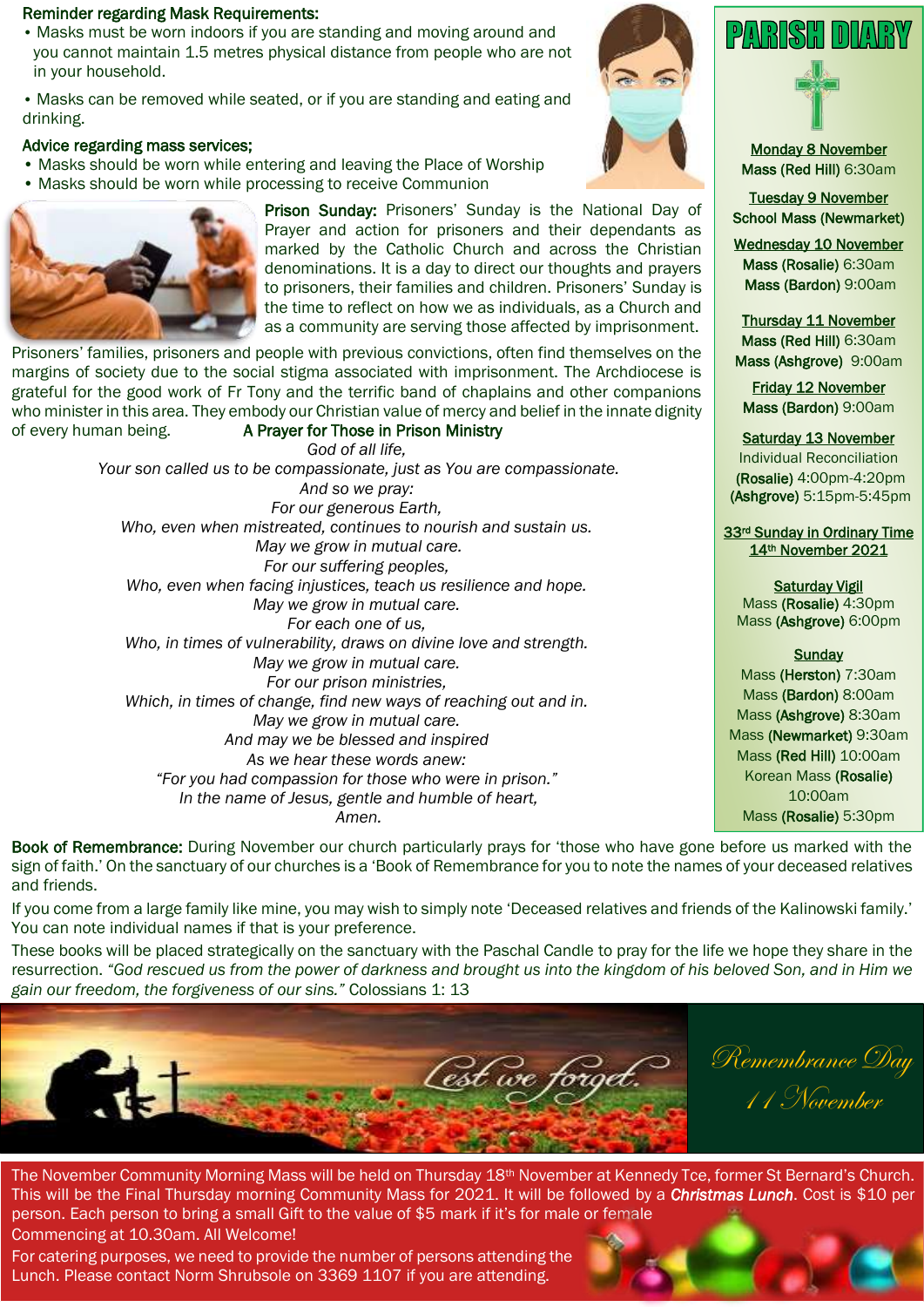

Refreshed, Relaxed & Reloaded: It was a quiet two weeks holiday. I was able to enjoy and explore the beauty of Brisbane- a multicultural hub for arts, culture and dining. The exciting visits were Canungra Valley, O' Reilly's tree top walk, City Cat ride, walks in Surfers Paradise, Somerset Dam, and some inland driving. Unexpectedly I got the chance to visit the parents and brother of Matthew Hayden- one of my childhood cricket heroes. I also visited some of our priests and stayed with them. Thanks to everyone who provided places to visit. At the end, I realized there were plenty of the places to be explored.

## (Jesus and me at Stanthorpe Church)

Sacramental Preparation: First Rite of Reconciliation for children Year 5 upwards. As these children are a little older than when they celebrated their first Communion their understanding of conscience and choices has also grown. This developing knowledge is nurtured in their taking responsibility for their actions and an appreciation of God's forgiveness.

*"In the year when the children turn ten (Year Five), they are prepared to celebrate more fully the Sacrament of Penance with*  individual confession and absolution (the first rite). This builds on the work of the previous year as they take the second step *and learn in greater detail what it means to examine their conscience."* Archdiocese of Brisbane Sacramental Policy 2015. The sacrament will be celebrated with the priests spread out around the sanctuary of Sacred Heart Church Rosalie.

Thanks to the parents for their ongoing work in the formation of their children in the faith. Š

Transition: Sadness all round last week. Parish secretary Linda is going to head south at the beginning of next year to be closer to family. Jubilee parish is extremely grateful for her bright reception and creativity with newsletters and the like.

The good news is that Linda is with us until the year's end so we've time to enjoy her presence. It also gives us valuable transition time to advertise and interview.  $U$ understanding of conscience and choices has also grown. This developing  $\mathcal{U}$ 

During December there will be time for tributes and farewells.

### Position Vacant – Parish Secretary forgiveness.

 Parish. A person with excellent administration and time Applications are open for a position at the Jubilee Catholic *the Sacrament of Penance with individual confession and absolution (the first rite). This*  management skills required for a full-time position of Parish *builds on the work of the previous year as they take the second step and learn in greater*  Secretary working 38 hours a week.

For additional information, please visit the Archdiocese of  $\vert \vert$ Brisbane website

Brisbarie website<br>https://clientapps.jobadder.com/68451/aob-internal-careeropportunities

*maintain a safe and healthy environment for children. Our commitment*  to these standards requires that we conduct working with children checks | *and background referencing for all persons who will engage in direct and regular involvement with children and young people (0 - 18 years) and/or vulnerable adults. The organisation is fully committed to child safety and has a 0 tolerance to abuse of children or vulnerable adults.* the Archalocese of Brisbane has standards of contract to a control of the children interview.



this Christmas, please contact Gina Clare at [pa.ashgrove.jubilee@bne.catholic.net.au](mailto:pa.ashgrove.jubilee@bne.catholic.net.au) no later than *Friday 19th November*, for further details.



*.*

í

As the United Nations Climate Change Conference began, Pope Francis and Cardinal Parolin urged world leaders to take action in stemming the adverse effects of climate change. The Pope called on Christians to pray "so that the cry of the Earth and the cry of the poor might be heard".

Cardinal Parolin, Vatican secretary of state, was leading the Holy See delegation to the COP26 summit. The need to address climate change is a "cultural challenge to promote the common good and a change of outlook that will set human dignity at the centre of every action".

*[Cardinal](https://cathnews.com/images/images/2021/1103paro-Cardinal_Pietro_Parolin_arrives_in_Glasgow_Scotland_for_COP26_on_Nov1-CNS-Phil_Noble-Reuters_pool.jpg) Pietro Parolin arrives in Glasgow on Monday for COP26 (CNS/Phil Noble, Reuters pool)*

"In the words of the appeal signed by the religious leaders: 'We have inherited a garden: we must not leave a desert to our children,' "Cardinal Parolin said, quoting representatives who

gathered with the Pope at the Vatican in early October to rally support for real action.

## Advent Retreat and Reflection Day Mary Mother of Mercy Church & Community Centre 9am for 9.30am start. Finish by 3pm. Saturday 4 December 2021

As we journey through Advent, you are invited to take some time in silence and quietude, to prepare for the Feast of the Incarnation.

Drawing on the words from John's Gospel 1:1-18 (Gospel reading for Christmas Day), "In the beginning there was the Word… In the Word was life…", and Psalm 139:13-16 "For you created my innermost being… all the days ordained for me were written in your book…" we will spend a day in creative reflection, pondering our true identity in God – we are God's glorious creation, in whom God delights. During the course of the day, there will be opportunities for communal prayer, quiet reflection, and meditative walking. We will also engage in a reflective creative process to create a take home personal hand labyrinth as a tool for your own continuing meditation and reflection. A donation of \$25 is invited to cover the cost of morning tea and supplied craft materials. Please BYO lunch, water bottle, hat, and sunscreen, plus a journal and pen (optional).

For more information and to register contact Sue Thomas sue@suethomas.net.au or text 0428597264 with your name and contact details. Sue is a Spiritual Director, Veriditas Advanced Labyrinth Facilitator, and offers retreat and reflection days for parishes, schools, small groups, and individuals.